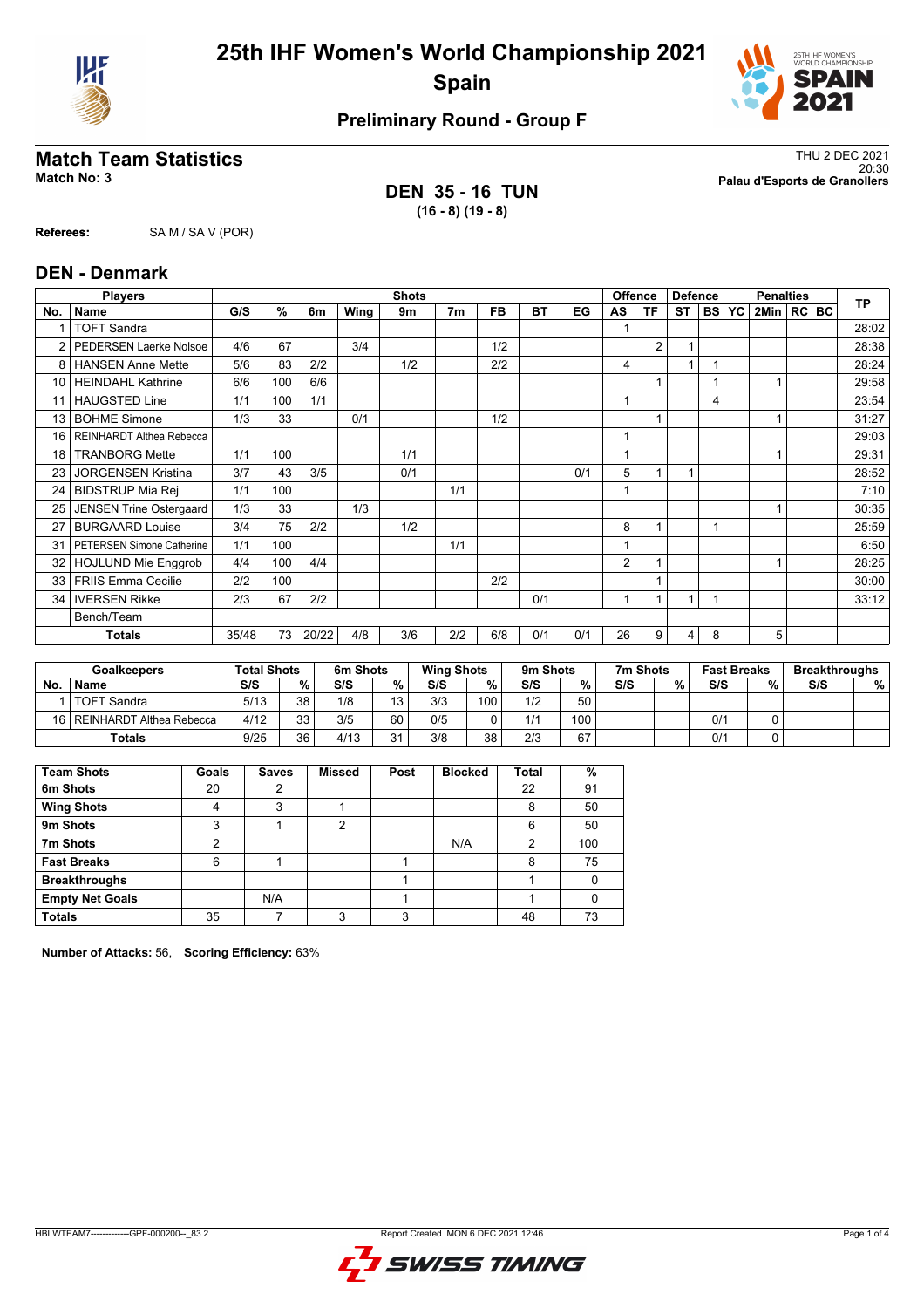

# **25th IHF Women's World Championship 2021 Spain**



## **Preliminary Round - Group F**

# **Match Team Statistics** Thu 2 DEC 2021

**DEN 35 - 16 TUN (16 - 8) (19 - 8)**

20:30 **Match No: 3 Palau d'Esports de Granollers**

**Referees:** SA M / SA V (POR)

### **DEN - Denmark**

### **Shots Distribution Players** Goals / Shots 11 HAUGSTED L 13 BOHME S 1 TOFT S 2 PEDERSEN L 8 HANSEN A 10 HEINDAHL K 16 REINHARDT A  $7.17$ T E F п  $\frac{1}{1/1}$  $2/2$  1/1 A Q A A R. A A  $\frac{1}{2}$  0/1 机电 2/2 ă ș t i  $1/1$ ā  $\frac{1}{1}$  3/3  $\frac{1}{2}$  1 2/2  $1/2$ ■ 2/2 u i üυ 1-Missed 1-Post 1-Missed  $18.77110000011$  $25$  JENSEN T 27 BURGAARD L  $\overline{a}$ <sub>1</sub>  $\overline{b}$   $\overline{c}$   $\overline{c}$   $\overline{c}$   $\overline{c}$   $\overline{c}$   $\overline{c}$   $\overline{c}$   $\overline{c}$   $\overline{c}$   $\overline{c}$   $\overline{c}$   $\overline{c}$   $\overline{c}$   $\overline{c}$   $\overline{c}$   $\overline{c}$   $\overline{c}$   $\overline{c}$   $\overline{c}$   $\overline{c}$   $\overline{c}$   $\overline{c}$   $\$  $\sim$   $\sim$   $\sim$   $\sim$   $\sim$   $\sim$   $\sim$   $\sim$ 23 JORGENSEN K 24 BIDSTRUP M

| 18 IRANBURG M | 23 JORGENSEN K 24 BIDSTRUP M     |                | Z5 JENSEN          | 27 BURGAARD L | 31 PETERSEN S | 32 HUJLUND M     |
|---------------|----------------------------------|----------------|--------------------|---------------|---------------|------------------|
| 1/1<br>. .    | $\overline{\phantom{a}}$<br>17 Z | $\overline{1}$ |                    | 0/1           |               | $\Omega$<br>ے رے |
|               | $2/3$ $\blacksquare$             |                | $\blacksquare$ 0/2 |               |               |                  |
|               |                                  |                | 1/1                | 2/2           | 1/1           | 1/1              |
|               |                                  |                |                    |               |               |                  |

1-Missed 1-Post







л

Ъ ٠

н

F

 $2/6$  0/1 2/4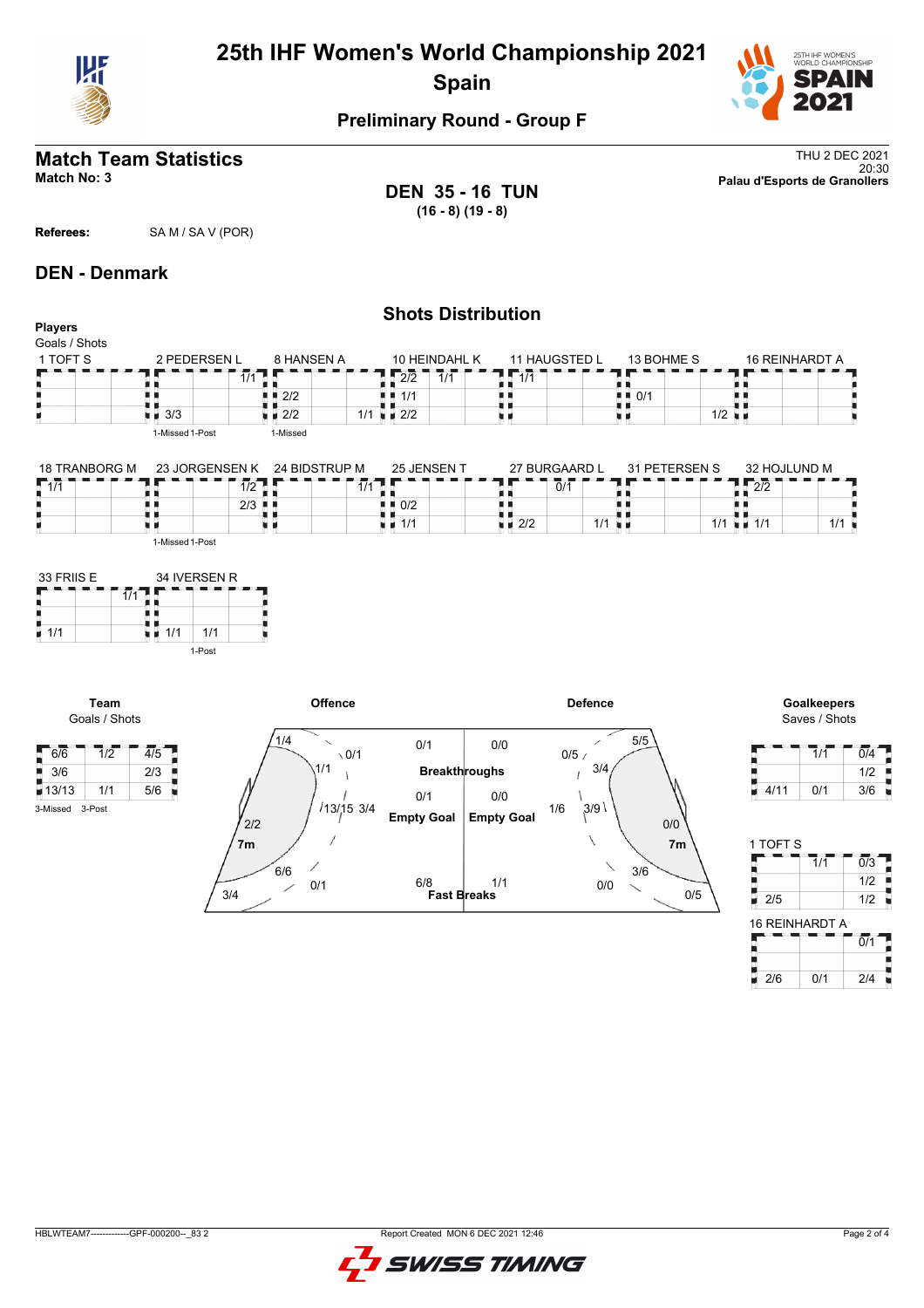



# **Preliminary Round - Group F**

### **DEN 35 - 16 TUN (16 - 8) (19 - 8)**

**Match Team Statistics** Thu 2 DEC 2021 20:30 **Match No: 3 Palau d'Esports de Granollers**

**Referees:** SA M / SA V (POR)

### **TUN - Tunisia**

|      | <b>Players</b>                   |       |          |      |      | <b>Shots</b> |                |           |    |    |    | <b>Offence</b> | <b>Defence</b> |           |           | <b>Penalties</b> |  | <b>TP</b> |
|------|----------------------------------|-------|----------|------|------|--------------|----------------|-----------|----|----|----|----------------|----------------|-----------|-----------|------------------|--|-----------|
| No.  | <b>Name</b>                      | G/S   | %        | 6m   | Wing | 9m           | 7 <sub>m</sub> | <b>FB</b> | ВT | EG | AS | ΤF             | ST             | <b>BS</b> | <b>YC</b> | 2Min   RC   BC   |  |           |
| 5    | <b>BEN ABDALAH Aya</b>           | 0/3   | $\Omega$ |      | 0/3  |              |                |           |    |    |    |                |                |           |           |                  |  | 16:20     |
| 7    | <b>BOURI Fatma</b>               |       |          |      |      |              |                |           |    |    |    |                |                |           |           |                  |  |           |
| 9    | YAACOUB Ons                      | 1/1   | 100      | 1/1  |      |              |                |           |    |    |    |                |                |           |           |                  |  | 6:29      |
| 10   | <b>HAMROUNI Amal</b>             | 1/3   | 33       | 1/1  |      | 0/2          |                |           |    |    |    | 4              |                |           |           |                  |  | 39:15     |
| 11   | <b>BOUTHEINA Amiche</b>          | 4/4   | 100      | 0/1  | 4/4  |              |                |           |    |    |    |                |                |           |           |                  |  | 56:05     |
| 14   | JLEZI Mouna                      | 2/4   | 50       | 2/4  |      |              |                |           |    |    |    |                |                |           |           |                  |  | 25:54     |
| 15   | <b>REZGUI Rakia</b>              | 2/3   | 67       | 2/3  |      |              |                |           |    |    |    | 4              |                |           |           |                  |  | 53:31     |
| 16   | <b>OMRANI Fadia</b>              |       |          |      |      |              |                |           |    |    |    |                |                |           |           |                  |  | 32:50     |
| 17   | <b>JOUINI Chaima</b>             | 1/4   | 25       | 0/2  |      | 1/2          |                |           |    |    |    | $\overline{2}$ |                |           |           |                  |  | 22:02     |
| 21   | <b>HACHANA EP KERKENI Sondes</b> | 2/6   | 33       | 2/2  |      | 0/4          |                |           |    |    | 5  |                | 1              |           |           |                  |  | 48:00     |
| 29   | <b>MASRI Aya</b>                 | 1/2   | 50       | 0/1  | 1/1  |              |                |           |    |    | 3  |                |                |           |           |                  |  | 11:44     |
| 32   | <b>ZELFANI Nada</b>              | 1/4   | 25       | 1/1  | 0/2  | 0/1          |                |           |    |    |    |                | $\overline{2}$ |           |           |                  |  | 22:57     |
| 33   | <b>MKADEM Roa</b>                |       |          |      |      |              |                |           |    |    |    |                |                |           |           |                  |  | 19:01     |
| 88   | <b>AOUIJ Fadwa</b>               | 1/3   | 33       | 0/1  |      | 0/1          |                | 1/1       |    |    | 2  | $\overline{2}$ | $\overline{2}$ |           |           |                  |  | 38:15     |
| 96   | DARDOUR Oumayma                  | 0/2   | $\Omega$ | 0/2  |      |              |                |           |    |    |    |                |                |           |           |                  |  | 18:20     |
| 98 l | BELHADJ Soumaya                  | 0/1   | 0        |      |      | 0/1          |                |           |    |    |    | $\overline{2}$ |                |           |           |                  |  | 9:17      |
|      | Bench/Team                       |       |          |      |      |              |                |           |    |    |    |                |                |           |           |                  |  |           |
|      | Totals                           | 16/40 | 40       | 9/19 | 5/10 | 1/11         |                | 1/1       |    |    | 12 | 18             | 5              |           |           | 3                |  |           |

|      | Goalkeepers    | <b>Total Shots</b> |    | 6m Shots |    | <b>Wing Shots</b> |    | 9m Shots |    | 7m Shots |   | <b>Fast Breaks</b> |    | <b>Breakthroughs</b> |   |
|------|----------------|--------------------|----|----------|----|-------------------|----|----------|----|----------|---|--------------------|----|----------------------|---|
| No.  | <b>Name</b>    | S/S                | %  | S/S      | %  | S/S               | %  | S/S      | %  | S/S      | % | S/S                | %  | S/S                  | % |
| 16 l | l OMRANI Fadia | 6/28               | 21 | 2/16     | 13 | 3/7               | 43 | 1/2      | 50 | 0/1      |   | 0/2                |    |                      |   |
| 33   | l MKADEM Roa   | 1/14               |    | 0/6      |    |                   |    | 0/2      | 0  | 0/1      |   | 1/5                | 20 |                      |   |
|      | <b>Totals</b>  | 7/42               | 17 | 2/22     | 9  | 3/7               | 43 | 1/4      | 25 | 0/2      |   | 1/7                | 14 |                      |   |

| <b>Team Shots</b>      | Goals | <b>Saves</b> | <b>Missed</b> | Post | <b>Blocked</b> | <b>Total</b> | %   |
|------------------------|-------|--------------|---------------|------|----------------|--------------|-----|
| 6m Shots               | 9     | 4            | 2             |      | 3              | 19           | 47  |
| <b>Wing Shots</b>      | 5     | 3            |               |      |                | 10           | 50  |
| 9m Shots               |       | 2            | 2             | າ    | Λ              | 11           | 9   |
| 7m Shots               |       |              |               |      | N/A            |              |     |
| <b>Fast Breaks</b>     |       |              |               |      |                |              | 100 |
| <b>Breakthroughs</b>   |       |              |               |      |                |              |     |
| <b>Empty Net Goals</b> |       | N/A          |               |      |                |              |     |
| <b>Totals</b>          | 16    | 9            | 5             | ว    |                | 40           | 40  |

**Number of Attacks:** 55, **Scoring Efficiency:** 29%